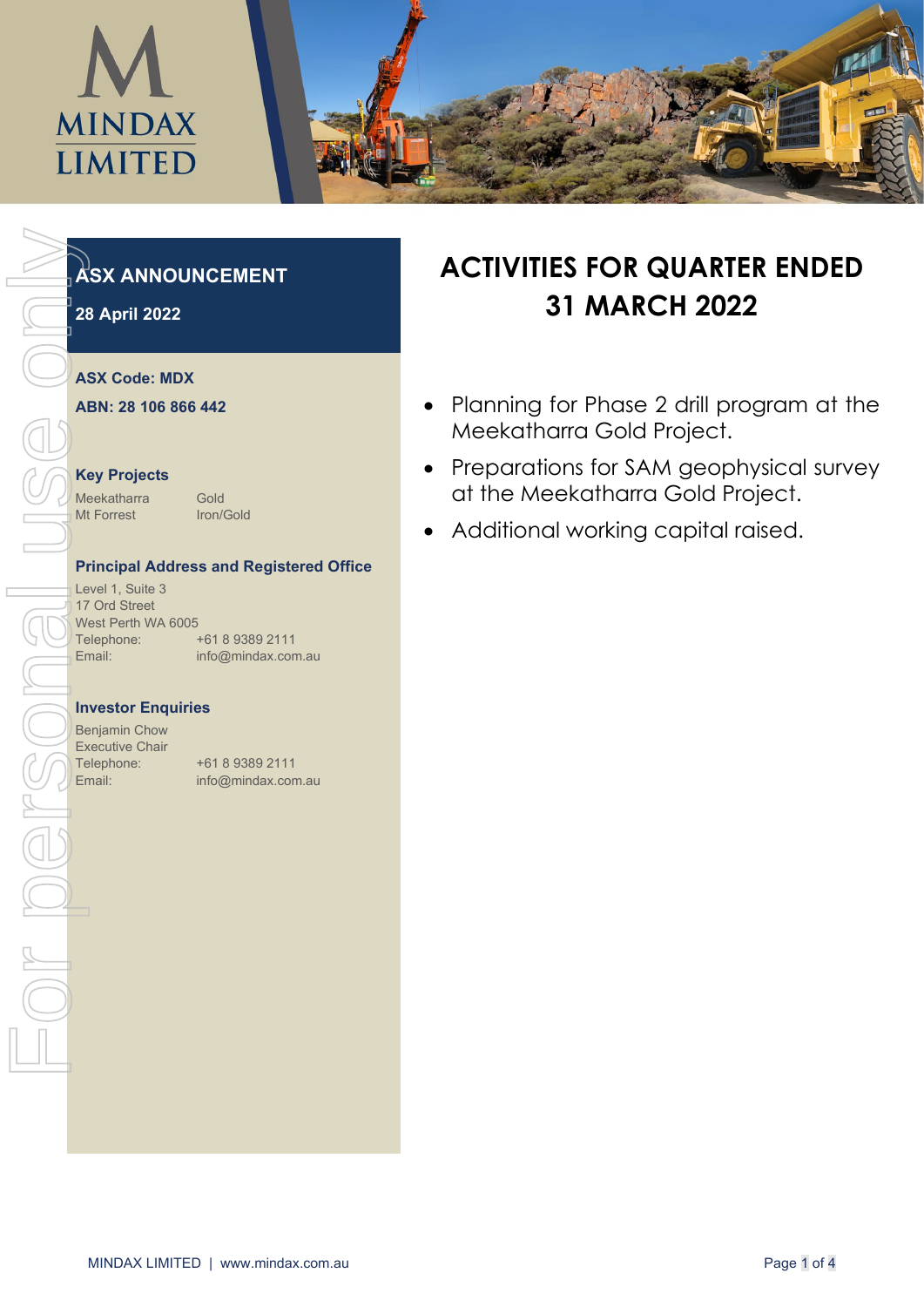

## **MEEKATHARRA GOLD PROJECT (MDX 100%)**

Phase 1 of the drilling programme at the Meekatharra Gold Project (refer ASX announcement Lof 28 June 2021) was completed during the June 2021 quarter. During the March 2022 quarter the Company worked towards completing a high-resolution sub-audio magnetic (SAM) ground geophysical survey over the project. The results from this survey will potentially assist the Company in understanding the current geological structure and provide information to follow up on the results from phase 1.

Subsequent to the quarter end (refer ASX announcement of 20 April 2022), the SAM geophysical survey was completed and identified eighteen target areas. The survey has provided highresolution mapping of the structures of the project area, which are the controls on gold mineralisation. This information has provided a structural framework and increased the Company's confidence in its geological and structural understanding of E51/1705.

The Company is currently assessing all information gained from the SAM geophysical survey to interpret the geological prospectivity of the project.

Additionally, the [Department of Mines, Industry Regulation and Safety](https://www.google.com/search?rlz=1C1GCEU_enAU819AU819&q=Department+of+Mines,+Industry+Regulation+and+Safety&stick=H4sIAAAAAAAAAONgVuLVT9c3NCyIN60wzc4oWcRq7JJakFhUkpuaV6KQn6bgm5mXWqyj4JmXUlpcUlSpEJSaXpqTWJKZn6eQmJeiEJyYllpSCQBqoJldRwAAAA&sa=X&sqi=2&ved=2ahUKEwjU2Iqf9YP3AhXtGLkGHT-1CN0QmxMoAXoECD4QAw) recently granted a five year extension of term over E51/1705. The extension has been granted without increasing annual expenditure requirements.

## **MT FORREST IRON PROJECT (MDX 80.1%)**

During the March 2022 quarter the Company and Norton Gold Pty Ltd continued the activities contemplated under the Subscription Agreement as announced on 22 July 2021. Norton Gold has continued its exploration efforts and is working towards its earn in conditions under the Subscription Agreement. The Company expects to be able to announce results of the exploration shortly. Norton Gold continues to undertake all exploration activity in accordance with the budget approved by the committee formed to manage the exploration activities.

## **TENURE**

A total of 8 tenements covering more than 50 km2 were held as at 31 March 2022. A list of the tenements and their locations are detailed in Annexure "A".

## **CORPORATE**

During the quarter the Company raised \$200,000 from the issue of 4,761,905 fully paid ordinary shares in the capital of the Company.

The Company reviewed project acquisition opportunities during the quarter and to date the Company has not proceeded to acquire any further projects. Reviews will continue during the coming quarters.

The Company's securities were suspended from trading on the ASX on 28 February 2022 and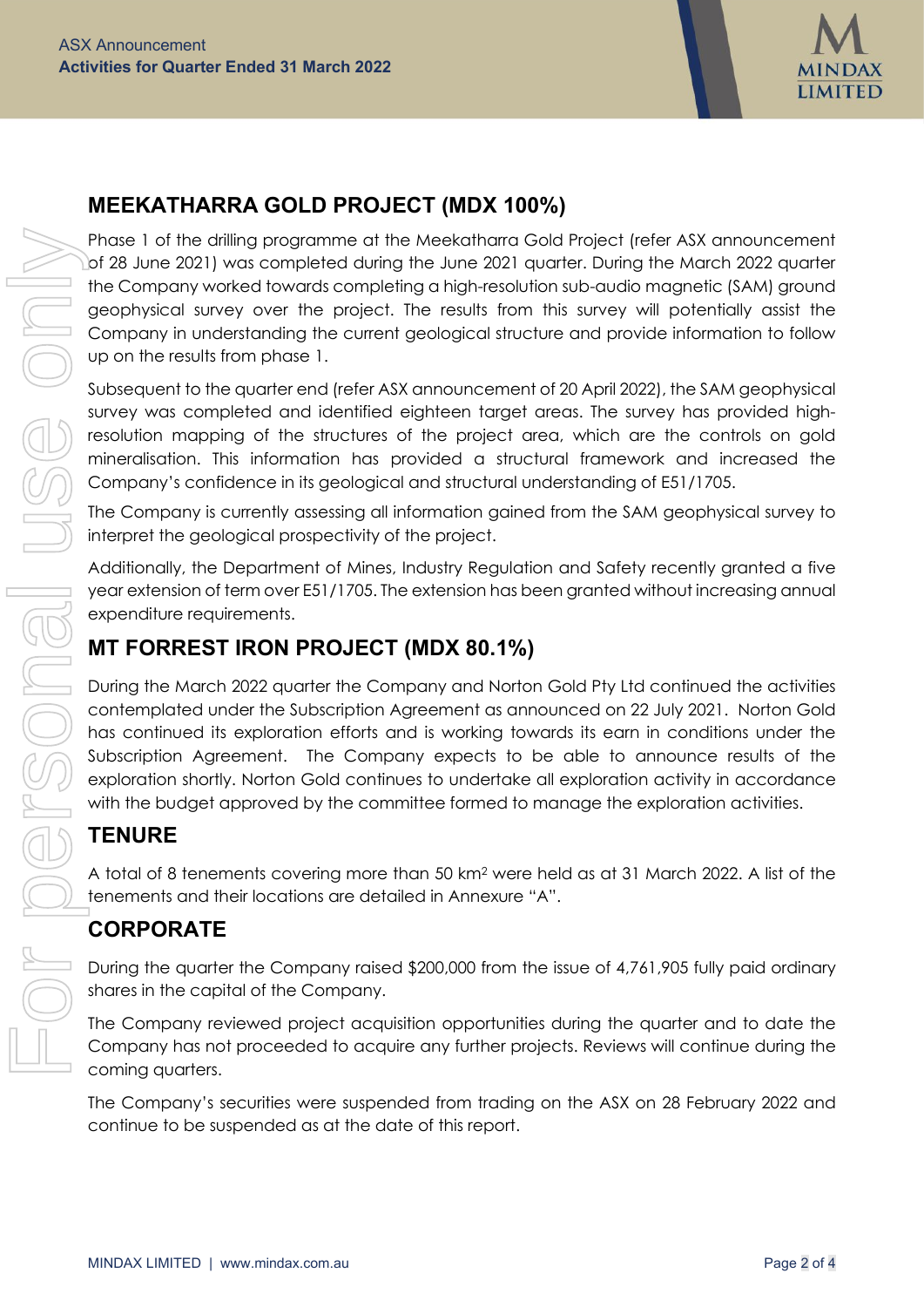

## **Strategy**

The Company's strategy is to continue to pursue new opportunities, realise shareholder value exploring its existing projects with the view to potentially deliver new discoveries and seeking to  $^{\text{\tiny{\textsf{L}}} }$ amalgamate holdings through acquisition and corporate activity.

## **Capital Structure**

## **ASX Additional Information**

## **Annexure "A"**

## **Tenements held by the Company at the beginning and end of the quarter**

| <b>Capital Structure</b>         |                                   |                                                                                                                                                                                                                                                                                                                                                                                                                                                                                                                                                                                                                                                                          |               |                                                |                              |                                    |
|----------------------------------|-----------------------------------|--------------------------------------------------------------------------------------------------------------------------------------------------------------------------------------------------------------------------------------------------------------------------------------------------------------------------------------------------------------------------------------------------------------------------------------------------------------------------------------------------------------------------------------------------------------------------------------------------------------------------------------------------------------------------|---------------|------------------------------------------------|------------------------------|------------------------------------|
|                                  |                                   |                                                                                                                                                                                                                                                                                                                                                                                                                                                                                                                                                                                                                                                                          |               |                                                |                              |                                    |
|                                  | other securities on issue.        | The <b>current</b> issued capital of the Company is 1,909,697,680 fully paid ordinary shares, with no                                                                                                                                                                                                                                                                                                                                                                                                                                                                                                                                                                    |               |                                                |                              |                                    |
|                                  | <b>ASX Additional Information</b> |                                                                                                                                                                                                                                                                                                                                                                                                                                                                                                                                                                                                                                                                          |               |                                                |                              |                                    |
|                                  | undertaken during the quarter.    | ASX Listing Rule 5.3.1: There was no exploration and evaluation expenditure paid during the quarter<br>for the Meekatharra Gold Project. In accordance with the Subscription Agreement exploration and<br>evaluation expenditure for the Mt Forrest Iron Project is incurred by Norton Gold.<br>ASX Listing Rule 5.3.2: There were no substantive mining production and development activities<br>ASX Listing Rule 5.3.5: During the quarter, the Company made cash payments totalling \$93,000 to<br>related parties or their associates. This was the aggregate amount paid to the directors including<br>salary, directors' fees, consulting fees and superannuation. |               |                                                |                              |                                    |
|                                  |                                   |                                                                                                                                                                                                                                                                                                                                                                                                                                                                                                                                                                                                                                                                          |               |                                                |                              |                                    |
|                                  |                                   | <b>Annexure "A"</b>                                                                                                                                                                                                                                                                                                                                                                                                                                                                                                                                                                                                                                                      |               |                                                |                              |                                    |
|                                  |                                   | Tenements held by the Company at the beginning and end of the quarter                                                                                                                                                                                                                                                                                                                                                                                                                                                                                                                                                                                                    |               |                                                |                              |                                    |
| <b>Tenement</b><br><b>Number</b> | Project                           | <b>Locality</b>                                                                                                                                                                                                                                                                                                                                                                                                                                                                                                                                                                                                                                                          | <b>Status</b> | Interest at<br>beginning<br>of quarter<br>$\%$ | Acquired/<br><b>Disposed</b> | Interest at<br>end of<br>quarter % |
| M29/257(1)                       | <b>Bulga Downs</b>                | Mount Forrest - Bulga Downs                                                                                                                                                                                                                                                                                                                                                                                                                                                                                                                                                                                                                                              | Granted       | 80.1                                           | N/A                          | 80.1                               |
| M29/258(1)                       | <b>Bulga Downs</b>                | Mount Forrest - Bulga Downs                                                                                                                                                                                                                                                                                                                                                                                                                                                                                                                                                                                                                                              | Granted       | 80.1                                           | N/A                          | 80.1                               |
| M29/314(1)                       | <b>Bulga Downs</b>                | Mount Forrest                                                                                                                                                                                                                                                                                                                                                                                                                                                                                                                                                                                                                                                            | Granted       | 80.1                                           | N/A                          | 80.1                               |
| M29/348 <sup>(1)</sup>           | <b>Bulga Downs</b>                | Toucan - Bulga Downs                                                                                                                                                                                                                                                                                                                                                                                                                                                                                                                                                                                                                                                     | Granted       | 80.1                                           | N/A                          | 80.1                               |
| M29/349(1)                       | <b>Bulga Downs</b>                | Macaw North - Bulga Downs                                                                                                                                                                                                                                                                                                                                                                                                                                                                                                                                                                                                                                                | Granted       | 80.1                                           | N/A                          | 80.1                               |
| M29/350(1)                       | <b>Bulga Downs</b>                | Macaw - Bulga Downs                                                                                                                                                                                                                                                                                                                                                                                                                                                                                                                                                                                                                                                      | Granted       | 80.1                                           | N/A                          | 80.1                               |
| M29/351(1)                       | <b>Bulga Downs</b>                | <b>Bulga Downs</b>                                                                                                                                                                                                                                                                                                                                                                                                                                                                                                                                                                                                                                                       | Granted       | 80.1                                           | N/A                          | 80.1                               |

## End of Announcement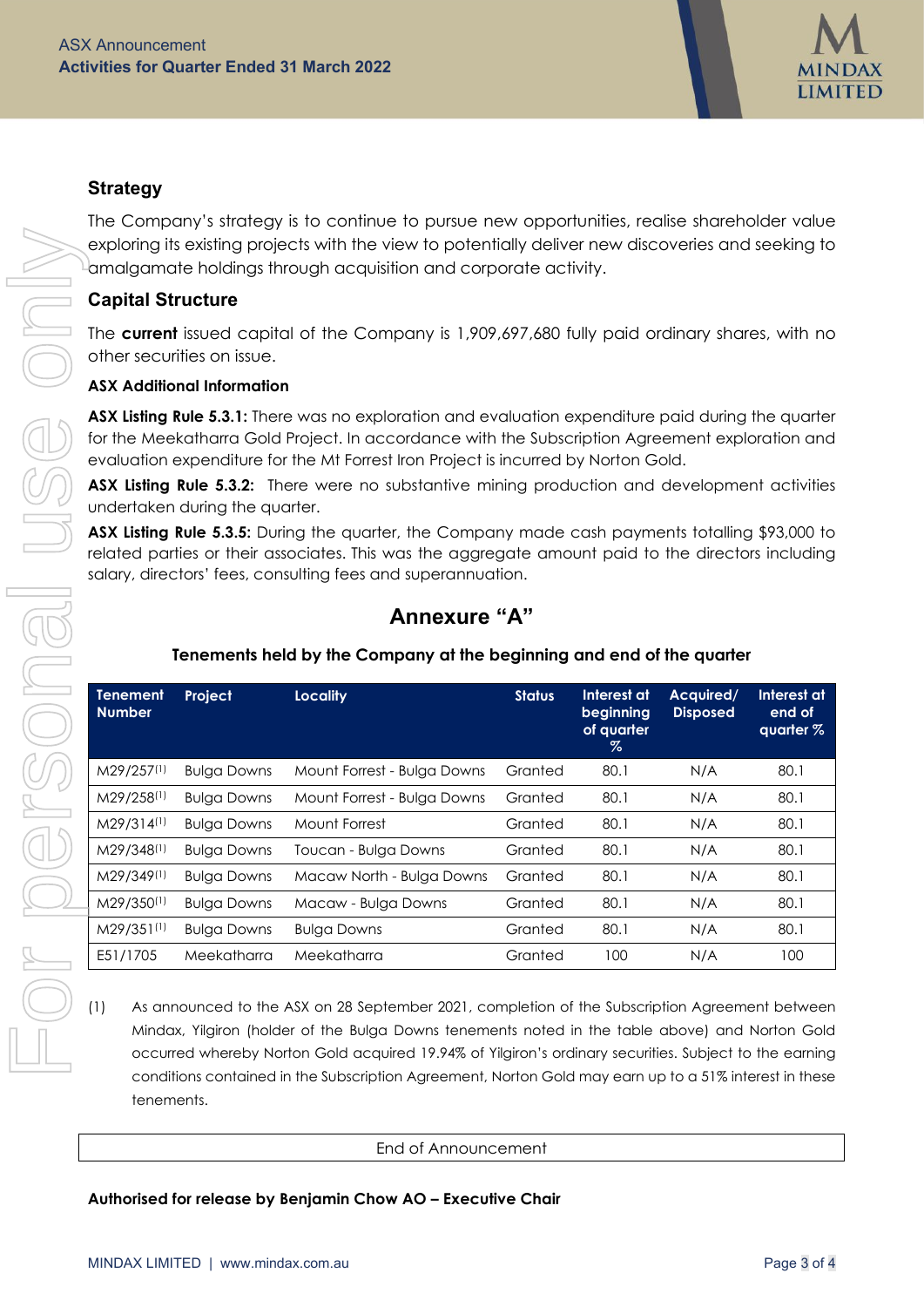

## **For further information, contact:**

Benjamin Chow AO Executive Chair Mindax Limited Telephone: +61 8 9389 2111

#### **Competent Person's Statement:**

The information in this report that relates to exploration results is extracted from the Company's ASX announcements noted in the text of the announcement which are available to view on the Company's website. The Company confirms that it is not aware of any new information or data that materially affects the information included in the original announcements and that the form and context in which the competent person's findings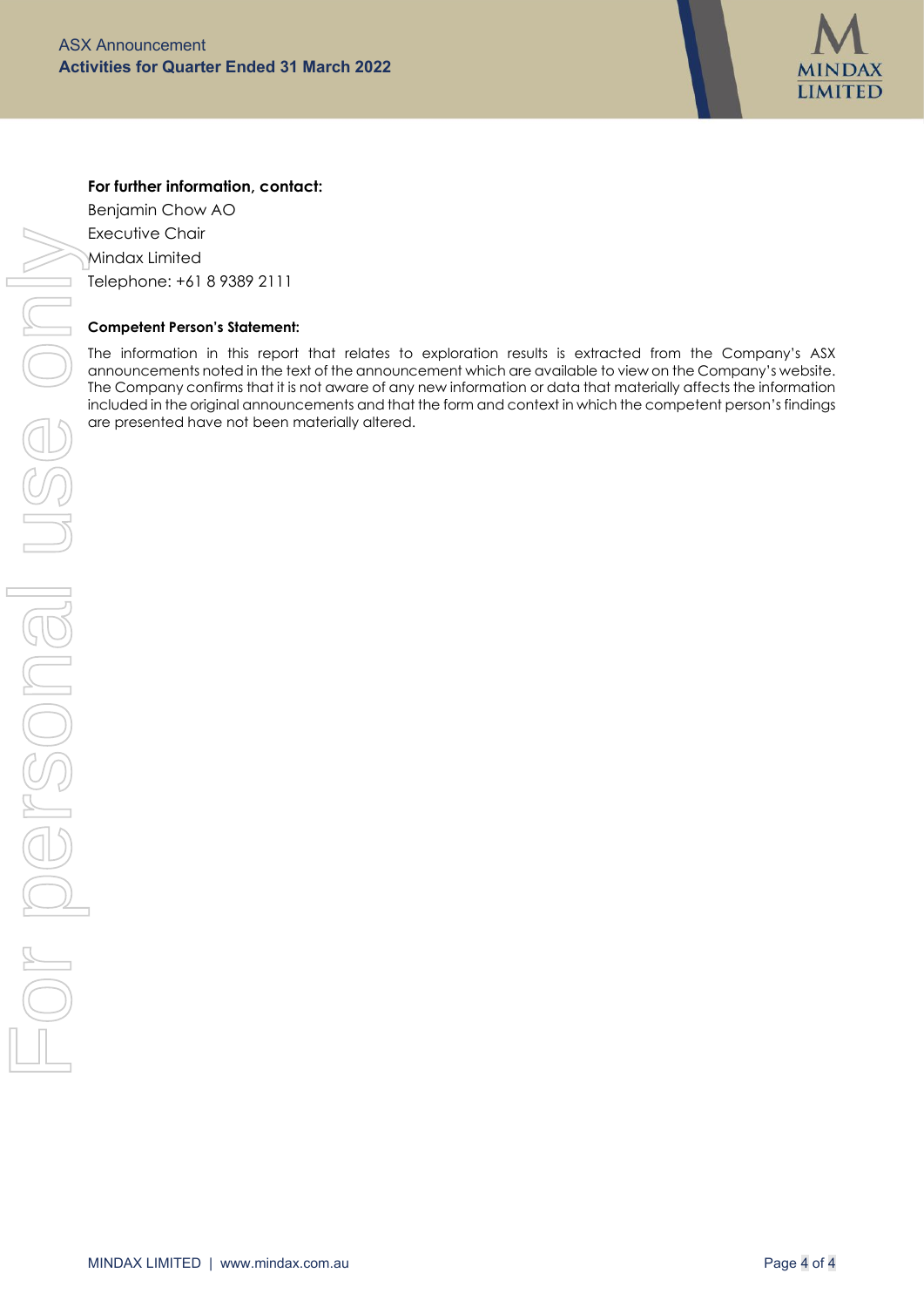# **Appendix 5B**

# **Mining exploration entity or oil and gas exploration entity quarterly cash flow report**

| Name of entity        |                                   |  |  |
|-----------------------|-----------------------------------|--|--|
| <b>Mindax Limited</b> |                                   |  |  |
| ABN                   | Quarter ended ("current quarter") |  |  |
| 28 106 866 442        | 31 March 2022                     |  |  |

| <b>Consolidated statement of cash flows</b> |                                                   | <b>Current quarter</b><br>\$A'000 | Year to date (9)<br>months)<br>\$A'000 |
|---------------------------------------------|---------------------------------------------------|-----------------------------------|----------------------------------------|
| 1.                                          | Cash flows from operating activities              |                                   |                                        |
| 1.1                                         | Receipts from customers                           |                                   |                                        |
| 1.2                                         | Payments for                                      |                                   |                                        |
|                                             | exploration & evaluation<br>(a)                   |                                   | (16)                                   |
|                                             | development<br>(b)                                |                                   |                                        |
|                                             | production<br>(c)                                 |                                   |                                        |
|                                             | staff costs<br>(d)                                | (48)                              | (153)                                  |
|                                             | administration and corporate costs<br>(e)         | (253)                             | (700)                                  |
| 1.3                                         | Dividends received (see note 3)                   |                                   |                                        |
| 1.4                                         | Interest received                                 |                                   |                                        |
| 1.5                                         | Interest and other costs of finance paid          |                                   |                                        |
| 1.6                                         | Income taxes paid                                 |                                   |                                        |
| 1.7                                         | Government grants and tax incentives              |                                   |                                        |
| 1.8                                         | Other (provide details if material)               |                                   |                                        |
| 1.9                                         | Net cash from / (used in) operating<br>activities | (301)                             | (869)                                  |

| 2.  | Cash flows from investing activities |     |
|-----|--------------------------------------|-----|
| 2.1 | Payments to acquire or for:          |     |
|     | entities<br>a)                       |     |
|     | tenements<br>(b)                     |     |
|     | property, plant and equipment<br>(c) |     |
|     | exploration & evaluation<br>(d)      | 264 |
|     | investments<br>(e)                   |     |
|     | other non-current assets             | -   |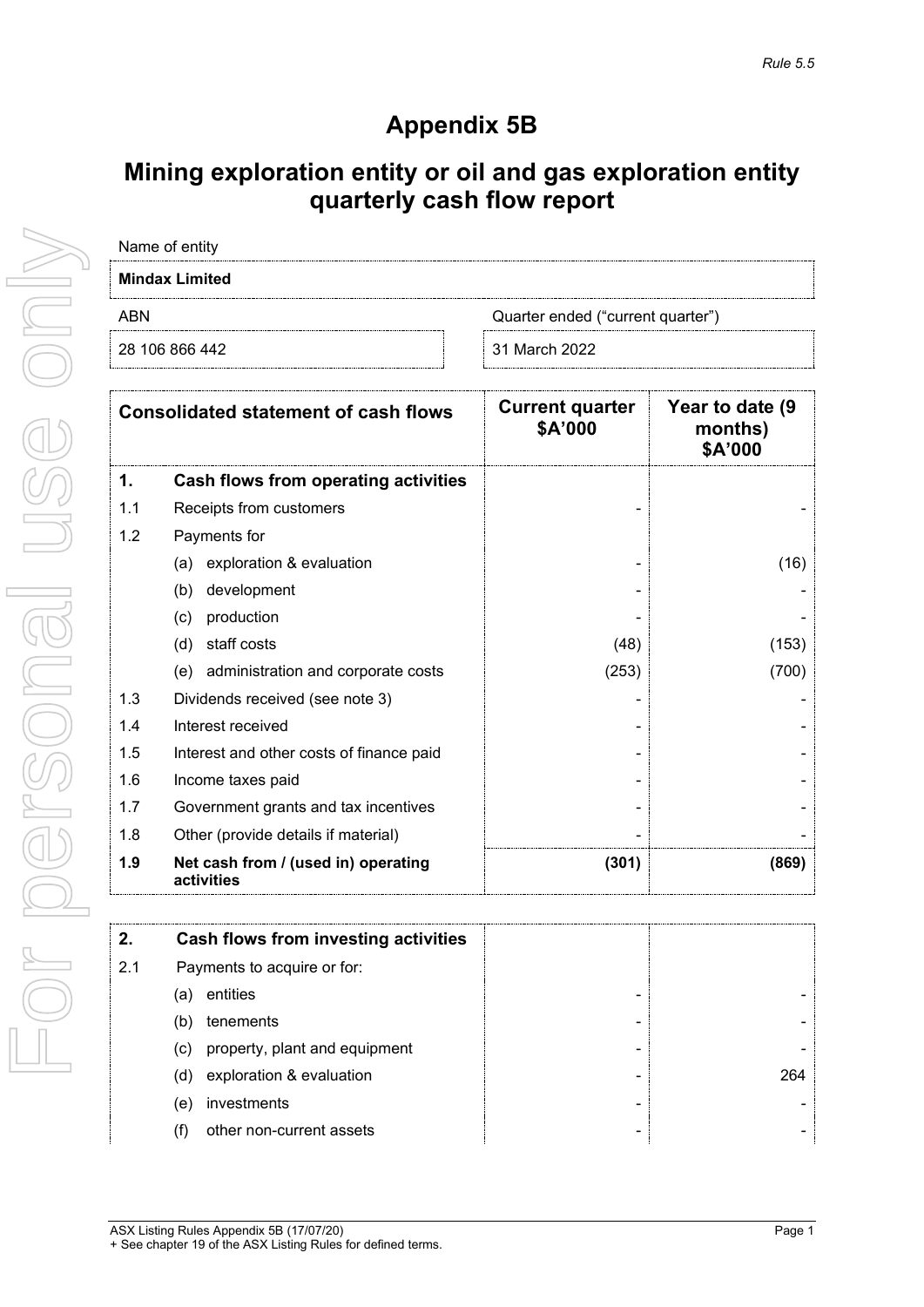| <b>Consolidated statement of cash flows</b> |                                                   | <b>Current quarter</b><br>\$A'000 | Year to date (9<br>months)<br>\$A'000 |
|---------------------------------------------|---------------------------------------------------|-----------------------------------|---------------------------------------|
| $2.2^{\circ}$                               | Proceeds from the disposal of:                    |                                   |                                       |
|                                             | entities<br>(a)                                   |                                   |                                       |
|                                             | tenements<br>(b)                                  |                                   |                                       |
|                                             | property, plant and equipment<br>(c)              |                                   |                                       |
|                                             | investments<br>(d)                                |                                   |                                       |
|                                             | other non-current assets<br>(e)                   |                                   |                                       |
| 2.3                                         | Cash flows from loans to other entities           |                                   |                                       |
| 2.4                                         | Dividends received (see note 3)                   |                                   |                                       |
| 2.5                                         | Other (provide details if material)               |                                   |                                       |
| 2.6                                         | Net cash from / (used in) investing<br>activities |                                   | 264                                   |

| 3.   | <b>Cash flows from financing activities</b>                                                |     |     |
|------|--------------------------------------------------------------------------------------------|-----|-----|
| 3.1  | Proceeds from issues of equity securities<br>(excluding convertible debt securities)       | 200 | 200 |
| 3.2  | Proceeds from issue of convertible debt<br>securities                                      |     |     |
| 3.3  | Proceeds from exercise of options                                                          |     |     |
| 3.4  | Transaction costs related to issues of equity<br>securities or convertible debt securities |     |     |
| 3.5  | Proceeds from borrowings                                                                   |     |     |
| 3.6  | Repayment of borrowings                                                                    |     |     |
| 3.7  | Transaction costs related to loans and<br>borrowings                                       |     |     |
| 3.8  | Dividends paid                                                                             |     |     |
| 3.9  | Other (provide details if material)                                                        |     |     |
| 3.10 | Net cash from / (used in) financing<br>activities                                          | 200 | 200 |

|     | Net increase / (decrease) in cash and<br>cash equivalents for the period |      |       |
|-----|--------------------------------------------------------------------------|------|-------|
| 4.1 | Cash and cash equivalents at beginning of<br>period                      | 885  | 1.189 |
| 4.2 | Net cash from / (used in) operating<br>activities (item 1.9 above)       | (301 |       |
| 4.3 | Net cash from / (used in) investing activities<br>(item 2.6 above)       |      | 264   |
| 4.4 | Net cash from / (used in) financing activities<br>(item 3.10 above)      | 200  |       |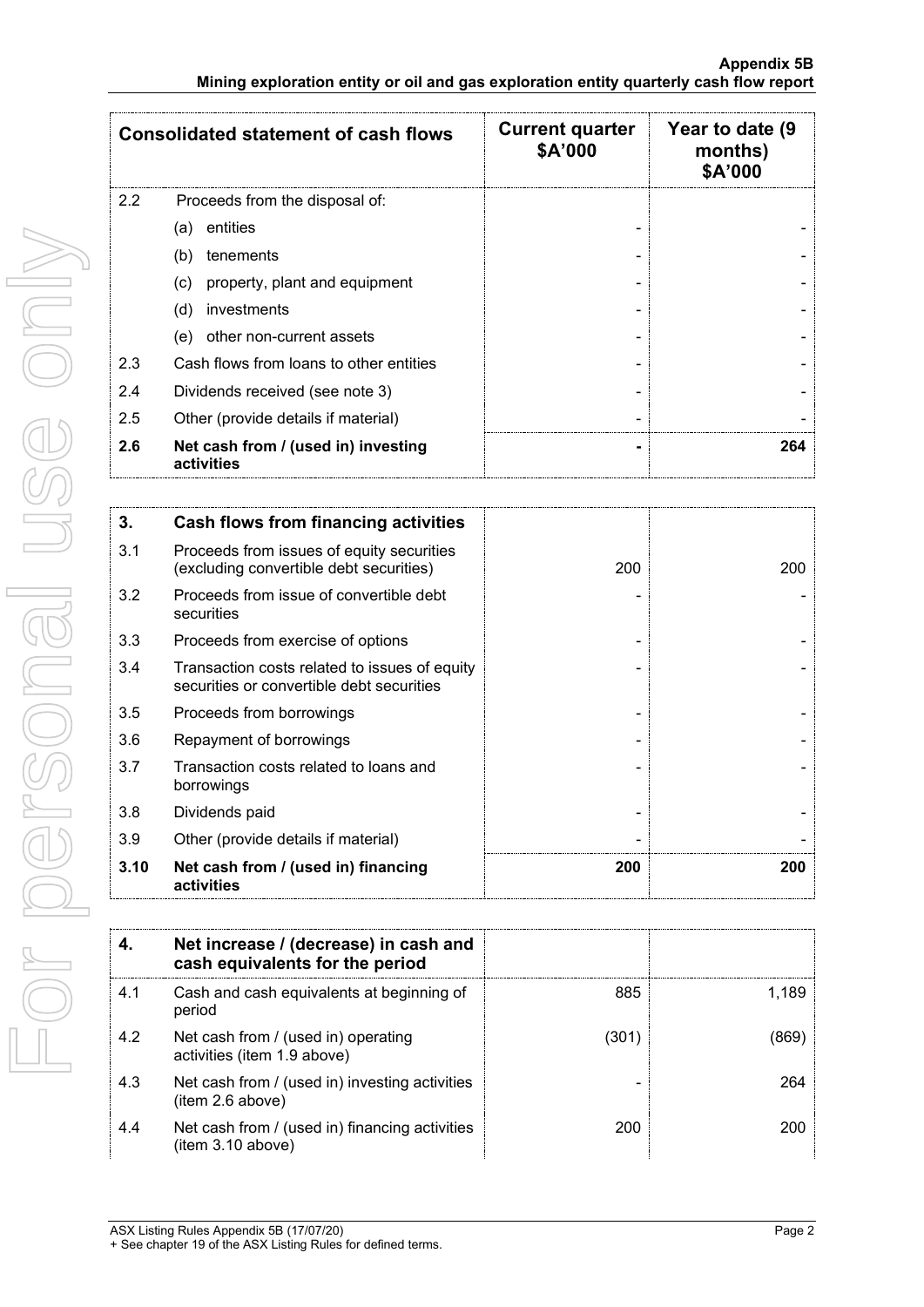| <b>Consolidated statement of cash flows</b> |                                                      | <b>Current quarter</b><br>\$A'000 | Year to date (9)<br>months)<br>\$A'000 |
|---------------------------------------------|------------------------------------------------------|-----------------------------------|----------------------------------------|
| 4.5                                         | Effect of movement in exchange rates on<br>cash held |                                   |                                        |
| 4.6                                         | Cash and cash equivalents at end of<br>period        | 784                               |                                        |

| 5.  | Reconciliation of cash and cash<br>equivalents<br>at the end of the quarter (as shown in the<br>consolidated statement of cash flows) to the<br>related items in the accounts | <b>Current quarter</b><br>\$A'000 | <b>Previous quarter</b><br>\$A'000 |
|-----|-------------------------------------------------------------------------------------------------------------------------------------------------------------------------------|-----------------------------------|------------------------------------|
| 5.1 | Bank balances                                                                                                                                                                 | 784                               | 885                                |
| 5.2 | Call deposits                                                                                                                                                                 |                                   |                                    |
| 5.3 | <b>Bank overdrafts</b>                                                                                                                                                        |                                   |                                    |
| 5.4 | Other (provide details)                                                                                                                                                       |                                   |                                    |
| 5.5 | Cash and cash equivalents at end of<br>quarter (should equal item 4.6 above)                                                                                                  | 784                               | 885                                |

|     | Payments to related parties of the entity and their<br>associates                                                        | <b>Current quarter</b><br>\$A'000 |
|-----|--------------------------------------------------------------------------------------------------------------------------|-----------------------------------|
| 6.1 | Aggregate amount of payments to related parties and their<br>associates included in item 1                               |                                   |
| 6.2 | Aggregate amount of payments to related parties and their<br>associates included in item 2                               |                                   |
|     | Note: if any amounts are shown in items 6.1 or 6.2, your quarterly activity report must include a description of, and an |                                   |

*explanation for, such payments.*

| 7.  | <b>Financing facilities</b><br>Note: the term "facility' includes all forms of financing<br>arrangements available to the entity.<br>Add notes as necessary for an understanding of the<br>sources of finance available to the entity.                                                                                                               | <b>Total facility</b><br>amount at quarter<br>end<br>\$A'000 | Amount drawn at<br>quarter end<br>\$A'000 |
|-----|------------------------------------------------------------------------------------------------------------------------------------------------------------------------------------------------------------------------------------------------------------------------------------------------------------------------------------------------------|--------------------------------------------------------------|-------------------------------------------|
| 7.1 | Loan facilities                                                                                                                                                                                                                                                                                                                                      |                                                              |                                           |
| 7.2 | Credit standby arrangements                                                                                                                                                                                                                                                                                                                          |                                                              |                                           |
| 7.3 | Other (please specify)                                                                                                                                                                                                                                                                                                                               |                                                              |                                           |
| 7.4 | <b>Total financing facilities</b>                                                                                                                                                                                                                                                                                                                    |                                                              |                                           |
| 7.5 | Unused financing facilities available at quarter end                                                                                                                                                                                                                                                                                                 |                                                              |                                           |
| 7.6 | Include in the box below a description of each facility above, including the lender, interest<br>rate, maturity date and whether it is secured or unsecured. If any additional financing<br>facilities have been entered into or are proposed to be entered into after quarter end,<br>include a note providing details of those facilities as well. |                                                              |                                           |
|     | N/A                                                                                                                                                                                                                                                                                                                                                  |                                                              |                                           |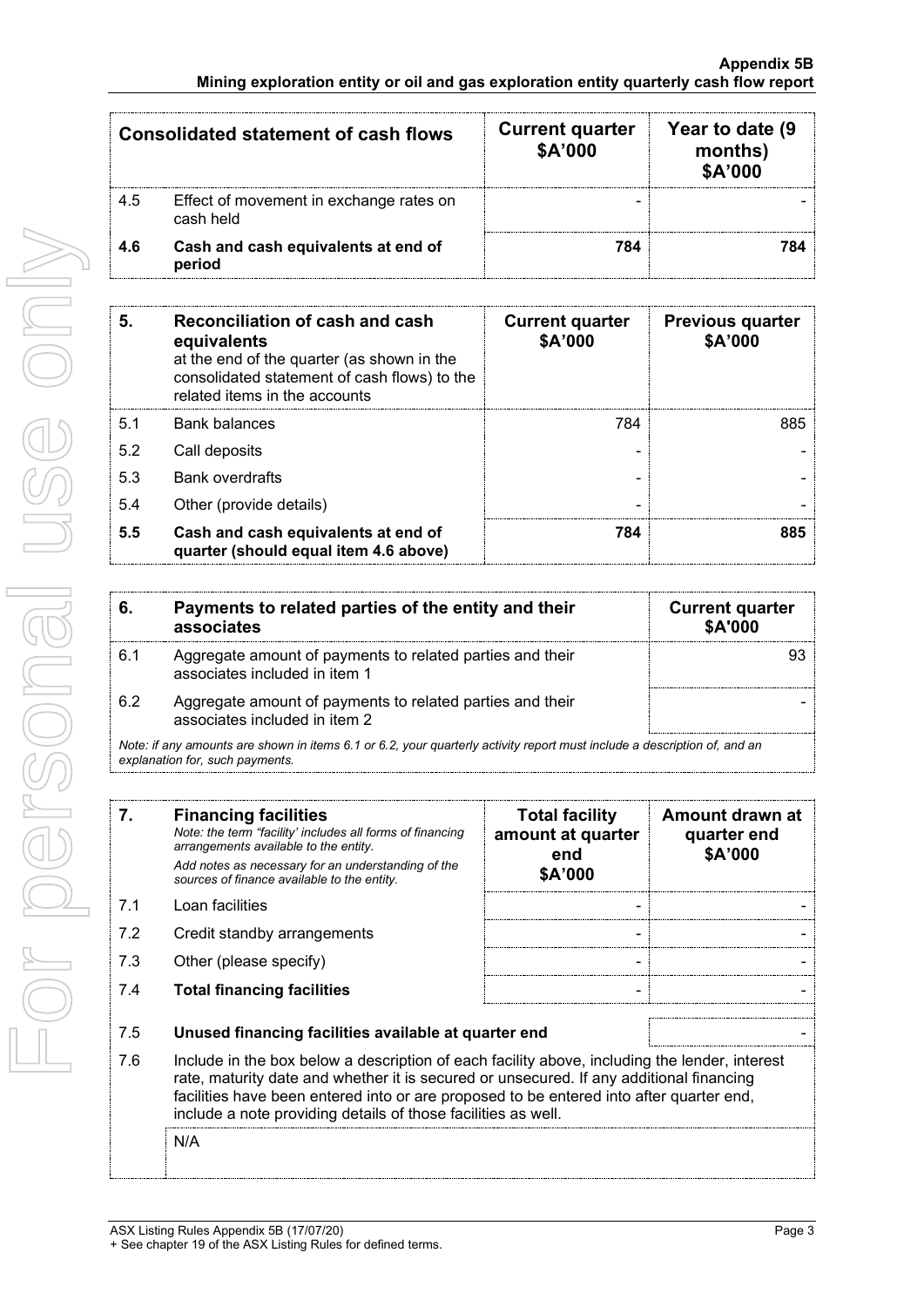## **Appendix 5B Mining exploration entity or oil and gas exploration entity quarterly cash flow report**

| 8.  |                                                                                                                                         | Estimated cash available for future operating activities                                                                                                                                                                        | \$A'000 |  |
|-----|-----------------------------------------------------------------------------------------------------------------------------------------|---------------------------------------------------------------------------------------------------------------------------------------------------------------------------------------------------------------------------------|---------|--|
| 8.1 |                                                                                                                                         | Net cash from / (used in) operating activities (item 1.9)                                                                                                                                                                       | (301)   |  |
| 8.2 | (Payments for exploration & evaluation classified as investing<br>activities) (item 2.1(d))                                             |                                                                                                                                                                                                                                 |         |  |
| 8.3 | Total relevant outgoings (item 8.1 + item 8.2)                                                                                          |                                                                                                                                                                                                                                 | (301)   |  |
| 8.4 |                                                                                                                                         | Cash and cash equivalents at quarter end (item 4.6)                                                                                                                                                                             | 784     |  |
| 8.5 |                                                                                                                                         | Unused finance facilities available at quarter end (item 7.5)                                                                                                                                                                   |         |  |
| 8.6 |                                                                                                                                         | Total available funding (item $8.4 +$ item $8.5$ )                                                                                                                                                                              | 784     |  |
| 8.7 | item 8.3)                                                                                                                               | Estimated quarters of funding available (item 8.6 divided by                                                                                                                                                                    | 2.6     |  |
|     |                                                                                                                                         | Note: if the entity has reported positive relevant outgoings (ie a net cash inflow) in item 8.3, answer item 8.7 as "N/A".<br>Otherwise, a figure for the estimated quarters of funding available must be included in item 8.7. |         |  |
| 8.8 |                                                                                                                                         | If item 8.7 is less than 2 quarters, please provide answers to the following questions:                                                                                                                                         |         |  |
|     | 8.8.1                                                                                                                                   | Does the entity expect that it will continue to have the current level of net operating<br>cash flows for the time being and, if not, why not?                                                                                  |         |  |
|     | Answer: N/A                                                                                                                             |                                                                                                                                                                                                                                 |         |  |
|     | 8.8.2                                                                                                                                   | Has the entity taken any steps, or does it propose to take any steps, to raise further<br>cash to fund its operations and, if so, what are those steps and how likely does it<br>believe that they will be successful?          |         |  |
|     | Answer: N/A                                                                                                                             |                                                                                                                                                                                                                                 |         |  |
|     | Does the entity expect to be able to continue its operations and to meet its business<br>8.8.3<br>objectives and, if so, on what basis? |                                                                                                                                                                                                                                 |         |  |
|     | Answer: N/A                                                                                                                             |                                                                                                                                                                                                                                 |         |  |
|     |                                                                                                                                         | Note: where item 8.7 is less than 2 quarters, all of questions 8.8.1, 8.8.2 and 8.8.3 above must be answered.                                                                                                                   |         |  |